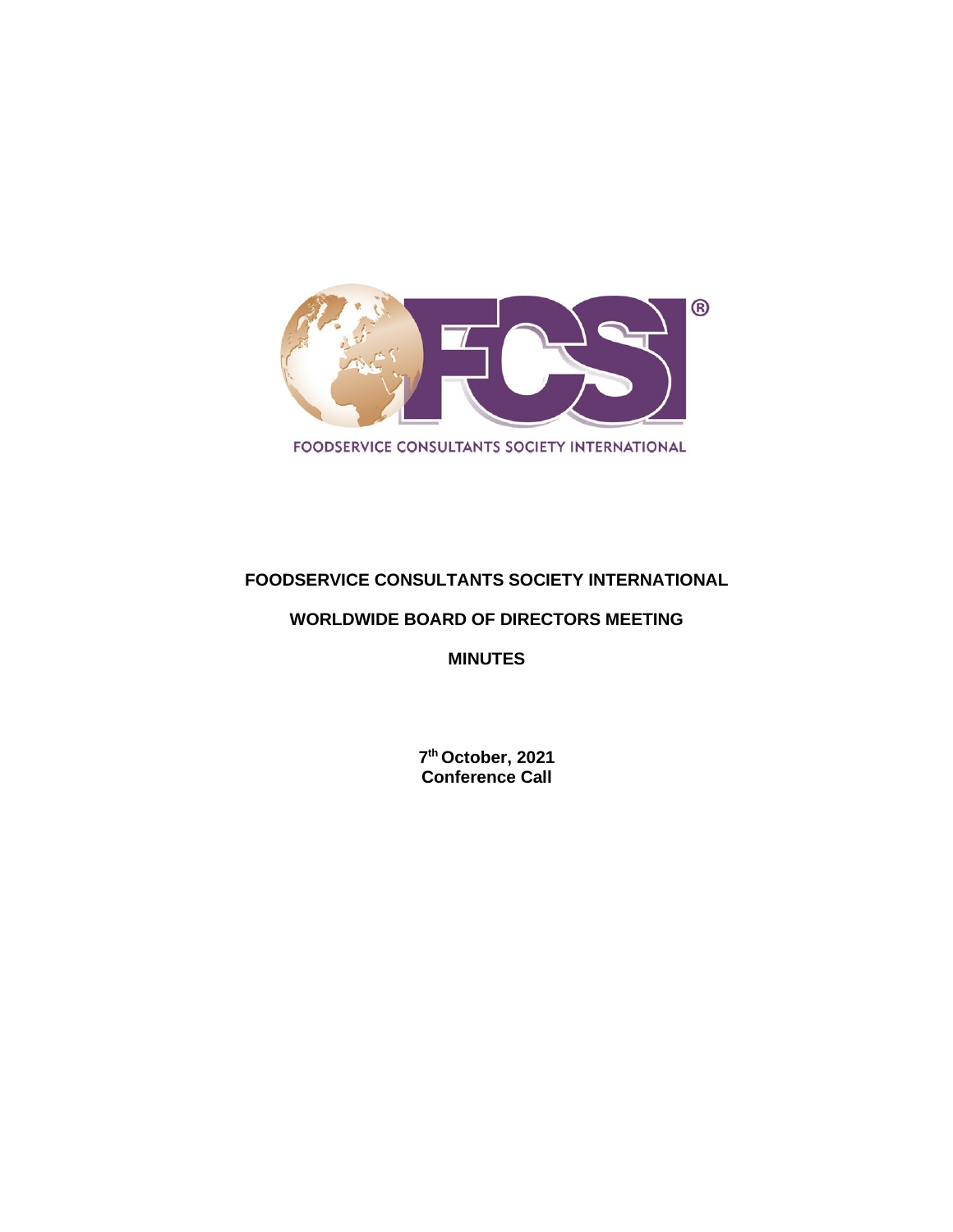### **FOODSERVICE CONSULTANTS SOCIETY INTERNATIONAL**

#### **BOARD OF DIRECTORS MEETING**

#### **MINUTES**

**7th October, 2021 Conference Call**

#### *In Attendance*

*Mr. William Caruso, FFCSI, PP President (WC & Partners, Inc.)*

*Mr. Mario Sequeira, FCSI Secretary/Treasurer (Hospitality Total Services (Aus) Pty Ltd)*

# *Staff*

*Mr. Nick Vaccaro Executive Administrator, WW*

*Progressive Content Representatives*

#### *Absent*

*Mr. Paul Montégut (Restauration Conseil)*

#### *Officers Directors*

*Mr. Eric Norman, FCSI (Clevenger Associates)*

*Mr. Remko van der Graaff, FCSI (Consultancy, Food & Facilities)*

*Allied Representatives*

*Mr. Mick Jary (Meiko UK Limited)*

*Mr. Greg O'Connell (Moffat)*

*Mr. Jack Scott (Alto-Shaam, Inc.)*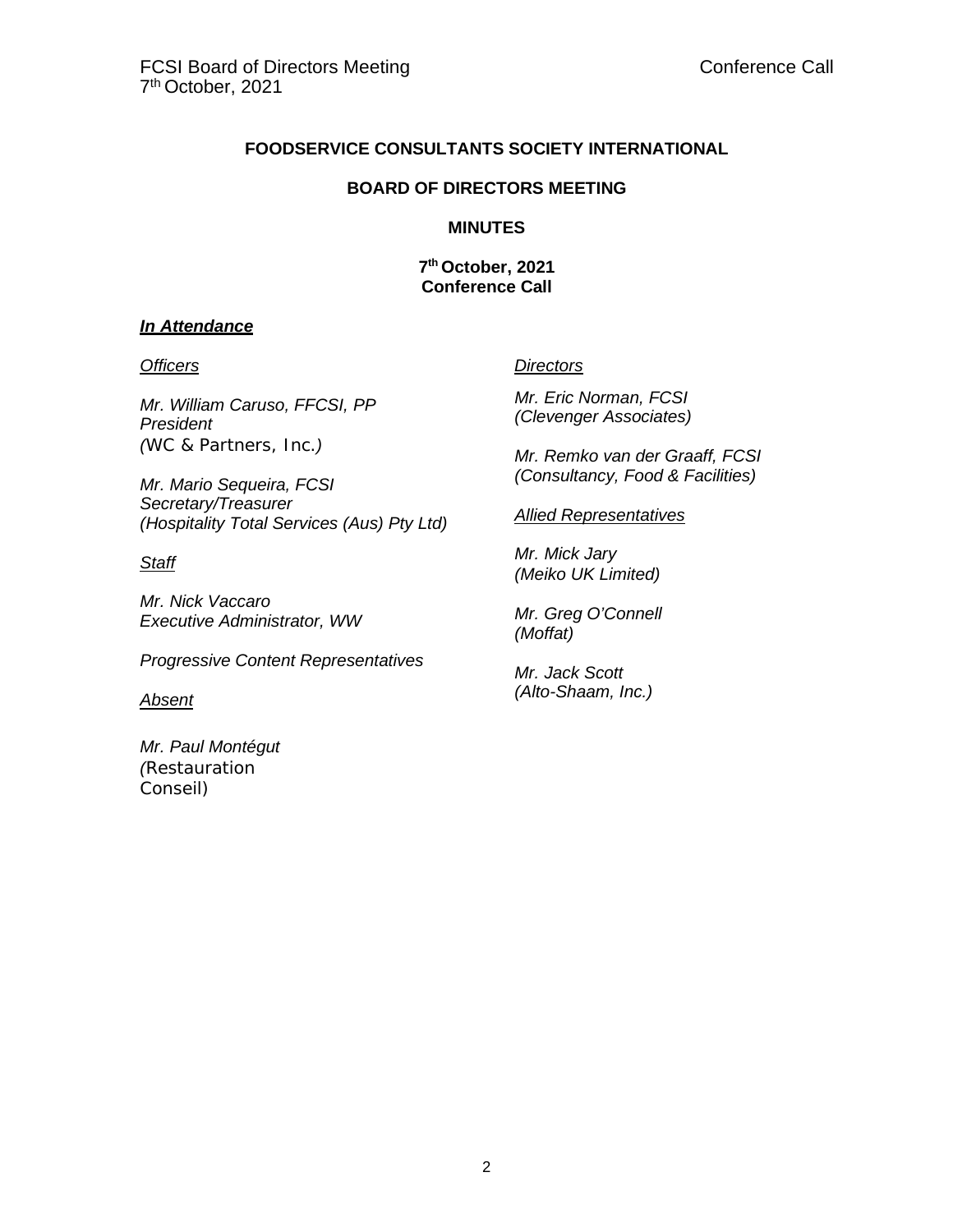# **FCSI's Vision**

**"FCSI is the global leader in foodservice and hospitality consulting"**

# **FCSI's Mission**

# **"To promote professionalism in foodservice and hospitality consulting while returning maximum benefits to all members"**

# **Brand Slogan** *"We Share, We Support, We Inspire"*

# **1.0 Call to Order and Opening Remarks**

The meeting was called to order on  $7<sup>th</sup>$  December at 8:05 am (EDT) at which time President William Caruso, FFCSI (PP) welcomed everyone to the meeting. Noting that there was quorum for conducting official business Bill requested that the meeting begin with the first agenda item.

#### **2.0 Approval of Meeting Minutes**

*Eric moved to accept the FCSI WW July, 2021 board meeting minutes as submitted. Seconded by Mario and approved unanimously.*

#### **3.0 Progressive Content Update**

The PC representatives presented their slide deck which included 2021 year-end revenue projections, quarter by quarter comparison, current challenges and areas of opportunity. Editorial quality remains high and the team is looking forward to the upcoming issue focused on Innovation.

WW Board offered their support to PC for any collaboration efforts between their staff and all Divisions and Local Units moving forward. There has been a strong move from print to digital with advertisers, which was hastened by the pandemic. The PC staff remains committed to the print media and to evolving with digital media as needed to continue production of a high-quality product for FCSI.

#### **4.0 Financial Report**

*Eric moved to accept the FCSI WW September, 2021 financial reports as submitted. Seconded by Mario and approved unanimously.*

#### **5.0 Election of Officers**

*Andrew moved to accept Mario to serve as president for the 2022-23 term. Seconded by Bill and approved unanimously.*

*Andrew moved to accept Eric to serve as secretary/treasurer for the 2022-23 term. Seconded by Bill and approved unanimously.*

#### **6.0 Strategic Planning Meeting**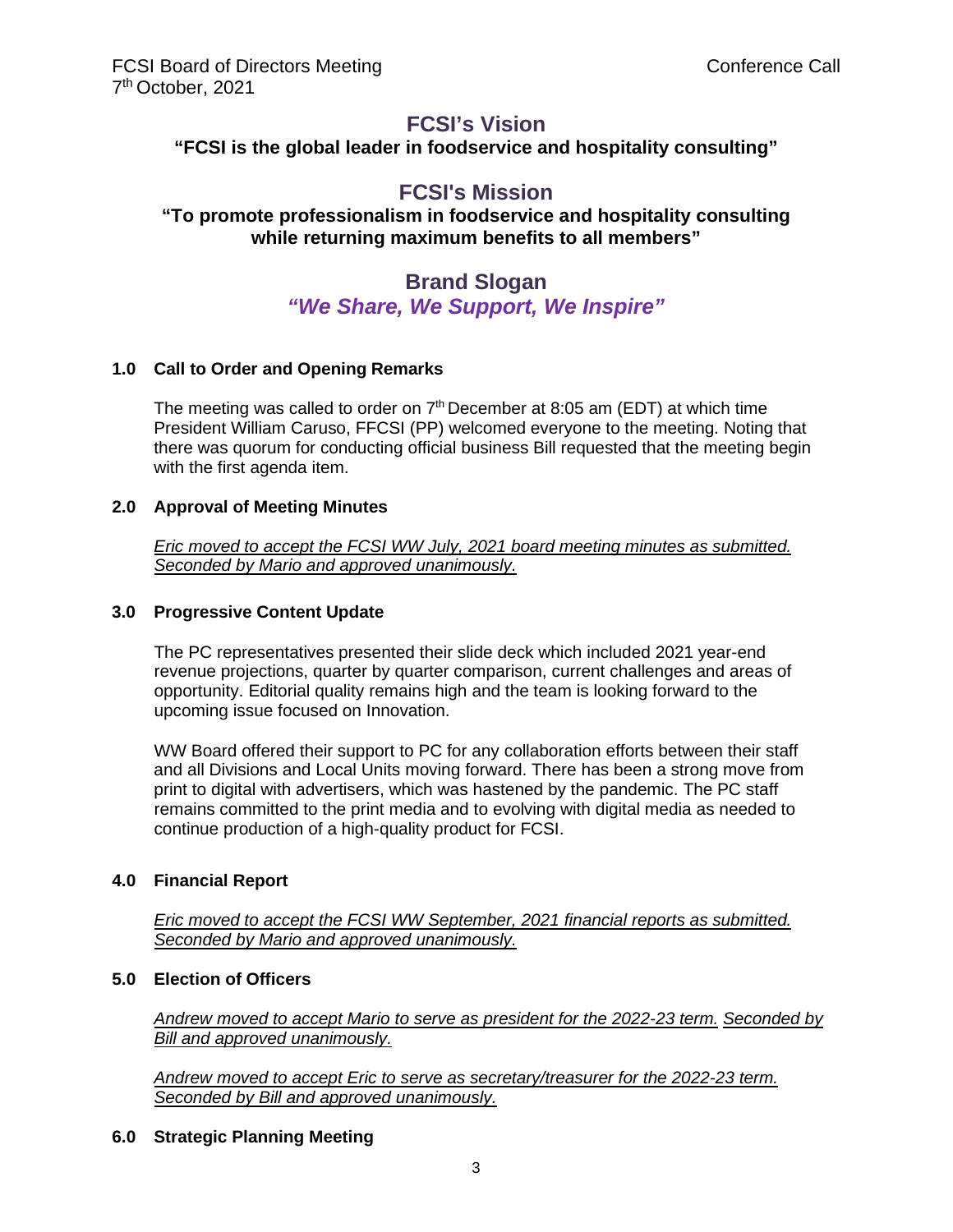The board discussed hosting the planning session in June 2022 in Montreal, Canada. Nick will work with Wade Koehler to use any event planning information gained about Montreal from the TAD Conference scheduled for April 2022.

Remko suggested that the planning session be planned for earlier in 2022. As the incoming president Mario responded that he would take this under consideration but that projects will continue to move forward even if the planning meeting doesn't happen until June.

#### **7.0 Independent Foodservice & Hospitality Consultants (IFHC)**

The board discussed the formation of the new IFHC group. It is not a membership society and appears to be only a few individuals functioning as a marketing group. The board will continue to keep conversations open with the group and liaise as necessary.

#### **8.0 Divisional Updates**

#### 8.1 EAME

Remko provided an update on recent EAME activities. The EAME Board of Trustees just met in Chantilly, France at EAME Conference location. The Conference schedule was decided, and the theme and agenda will be announced to all FCSI member soon. The Local Units were discussed and leadership changes reviewed.

#### 8.2 TAD

Eric reviewed TAD activities with the board, noting the upcoming TAD Board meeting and the 2022 TAD Conference in Montreal, Canada. During November 2021 the Board will have their first in-person meeting since the outbreak of the pandemic. There is a motion of bylaws exemption before the TAD membership currently that would extend each of the board member's terms for one year.

#### 8.3 APD

Andrew talked about all the recent activities in APD. The Annual Business Meeting was a huge success and included personalized videos from a number of members of the leadership.

UNOX has offered a virtual tour for all members, and this will be coordinated through the division.

#### **9.0 BIM/Revit Update**

Bill provided an update on the activities of the committee. After communications between FCSI, IFSE and the other groups it has become clear that there are some significant differences between how each of the groups view the standards. After discussion Bill suggested that the standards as recommended by FCSI be sent as is to all members for review.

There must be WW Allied association input into the technical portion of the program. Bill asked that the board Allied representatives help champion the process in and effort move the project forward.